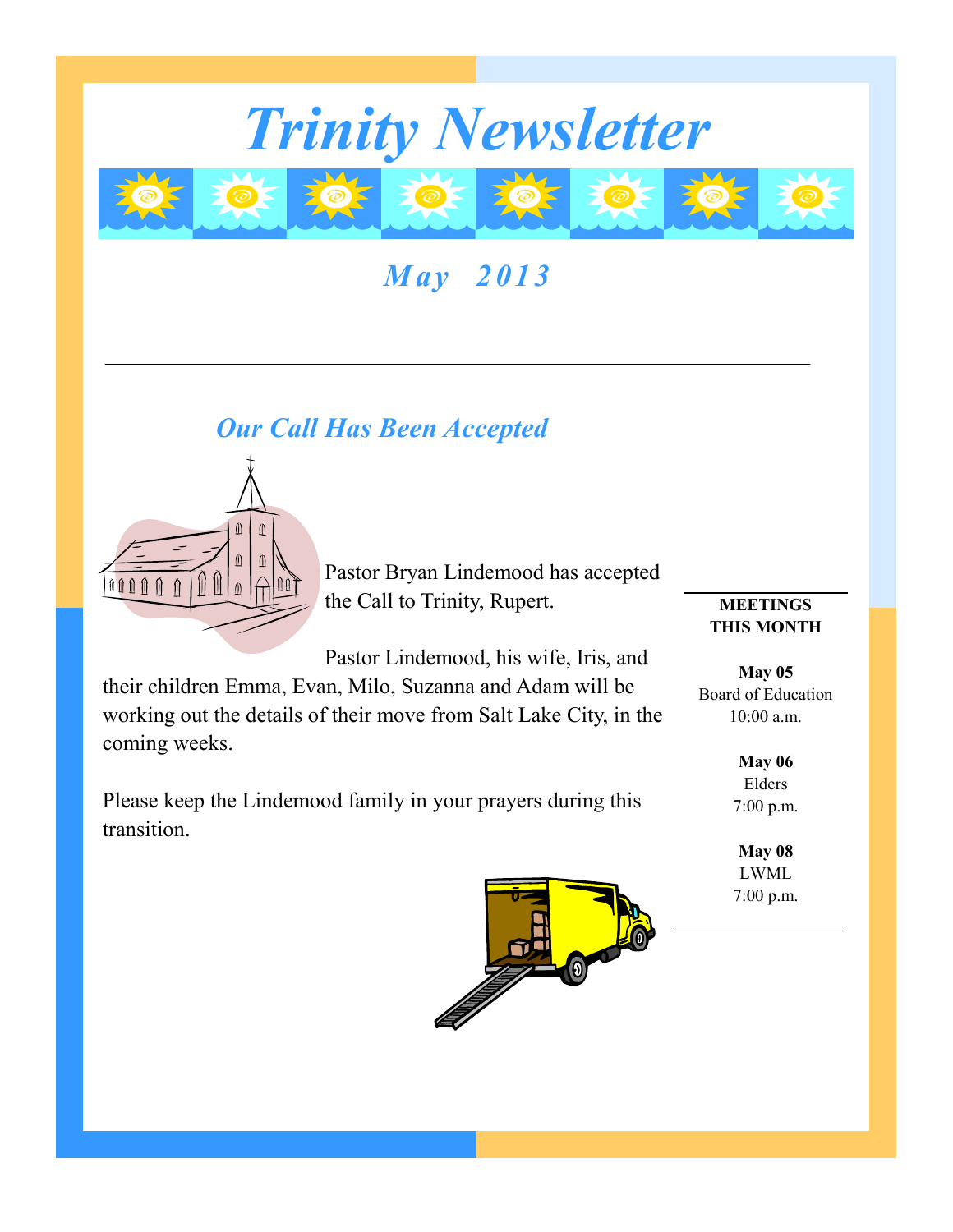## *From Our Board of Education*

### *Youth Camps at Camp Perkins*

You will find a complete list of youth camps on the Camp Perkins website: CampPerkins.org Browse the website to get more information about camps and register your child online. Scholarship applications are available on Trinity's Youth bulletin board. Please note that you will need to attach a copy of your receipt for your paid deposit to your completed application form and give to any member of the Board of Ed.

### *Vacation Bible School*

Vacation Bible School will be held the week of June 24-28. The Camp Perkins youth leaders will lead your VBS again this year.

Our VBS coordinator this year is Claudia Garner. We will need teachers and youth helpers for our Pre-K and kindergarten classes. We also need volunteers to help out in the kitchen and bring snacks. Please contact Claudia (219-9025) if you can help.

See next page for more details!

#### *Summer Sunday School*

The Board of Ed. Is looking for teachers the help out with Summer Sunday School his summer. There will be an elementary class and a youth class. Please use the sign-up sheet on the bulletin board to sign up for a Sunday school class.

#### *2013-2014 Sunday School Term*

We need a teacher for the 1st—3rd grade Sunday School class. Please speak to any Board of Ed. member to volunteer.

We are planning to have a fuller Sunday School schedule during the new school year so that the Sunday School will have the same schedule as the Adult Bible Study.

> **Members of the Board of Education are Kathy Mohlman (co-chair) Beth Cofer (co-chair) Julie Plocher Claudia Garner Colleen Parkin**